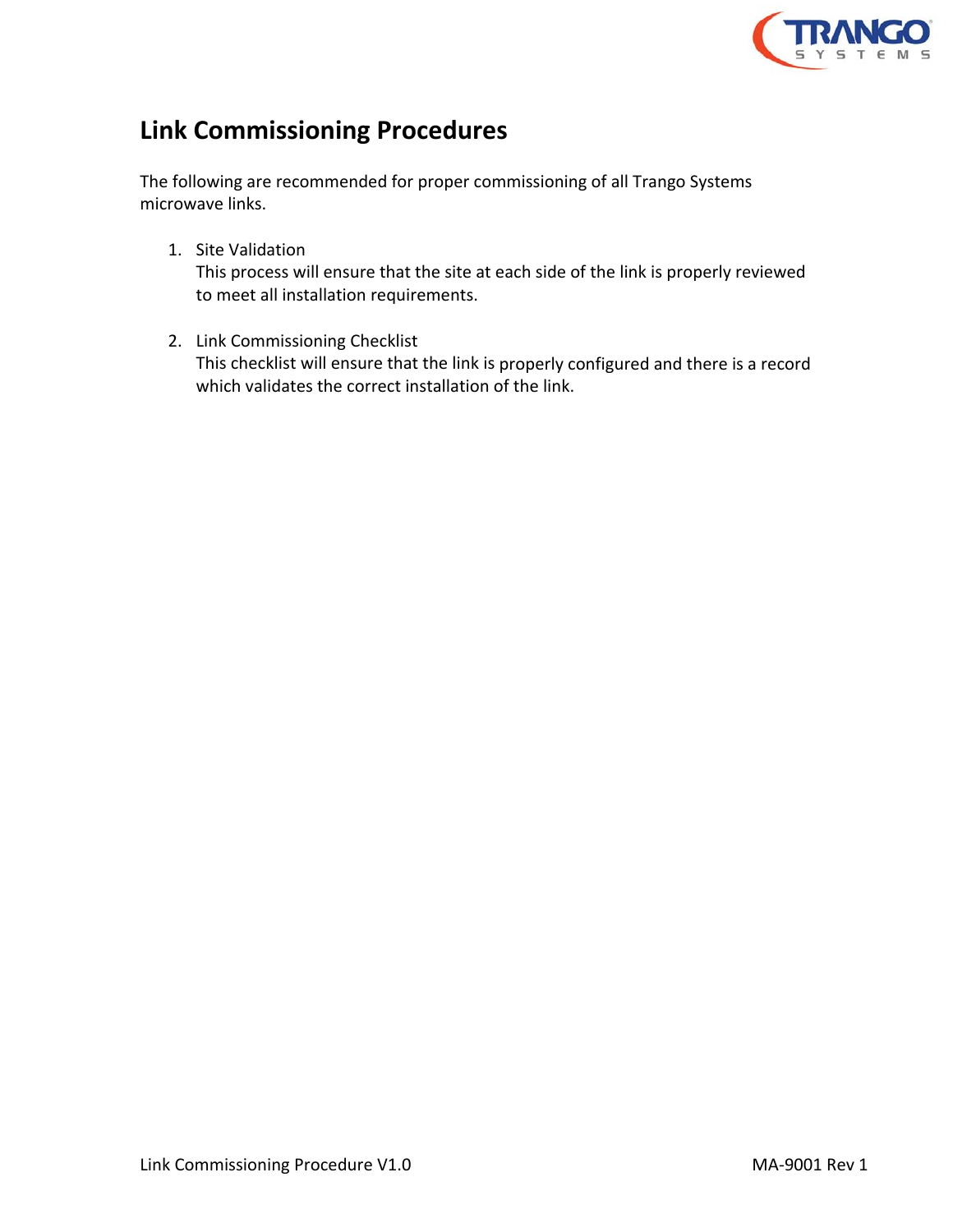

## **Site Validation**

| <b>Site Information</b> |  |
|-------------------------|--|
| Customer:               |  |
| Site Name:              |  |
| Site Address:           |  |
| Site Coordinate:        |  |
| Radio Model:            |  |
| Radio Serial #          |  |
| Site Access notes:      |  |

| <b>Antenna Installation</b>                           |            |    |
|-------------------------------------------------------|------------|----|
| Antenna model                                         |            |    |
| Antenna size                                          |            |    |
| Height                                                |            |    |
| Does it meet Fresnel zone requirement?                | Yes        | No |
| Antenna Mount is properly secure                      | Yes        | No |
| Is the Antenna properly secure                        | <b>Yes</b> | No |
| Is the Mount Properly grounded?                       | Yes        | No |
| Is the Antenna Properly grounded?                     | Yes        | No |
| Is the Antenna side strut installed?                  | Yes        | No |
| Is the Antenna weather proof?                         | Yes        | No |
| Was the O-Ring installed?                             | Yes        | No |
| Is the range of motion on the mount properly working? | Yes        | No |

| <b>INDOOR UNIT (IDU)</b>                                        |     |           |        |
|-----------------------------------------------------------------|-----|-----------|--------|
| Is it properly mounted on the rack                              | Yes | No        |        |
| Does it have sufficient space between other devices on the rack | Yes | No        |        |
| for proper ventilation?                                         |     |           |        |
| Is it properly grounded to the Rack?                            | Yes | No        |        |
| Are all cables properly label and secure?                       | Yes | No        |        |
| Is the fan working?                                             | Yes | No        |        |
| Is the fan running?                                             | Yes | <b>No</b> |        |
| Is the Ferrite correctly installed?                             | Yes | <b>No</b> |        |
| Is the rack properly secure to the floor?                       | Yes | No        |        |
| Is the rack properly grounded?                                  | Yes | No        |        |
| <b>Power Supply</b>                                             |     |           |        |
| Type of power Supply:                                           |     |           |        |
| Redundant power to the IDU?                                     | Yes | No        |        |
| Measure input voltage at IDU                                    |     |           | (-VDC) |
| Properly grounded?                                              | Yes | No        |        |
| Is the DC connector secure via the fasten screws?               | Yes | No        |        |
| For redundant power, is the $+$ ground on both power supplies   | Yes | No        |        |
| connected to the center pin of the DC connector in the IDU?     |     |           |        |
| (GigaPro/Plus)                                                  |     |           |        |
| Are the leads properly connected to the power supply's terminal | Yes | No        |        |
| block                                                           |     |           |        |

| <b>IF Cable</b> |  |
|-----------------|--|
| Cable Type:     |  |
| Cable Length:   |  |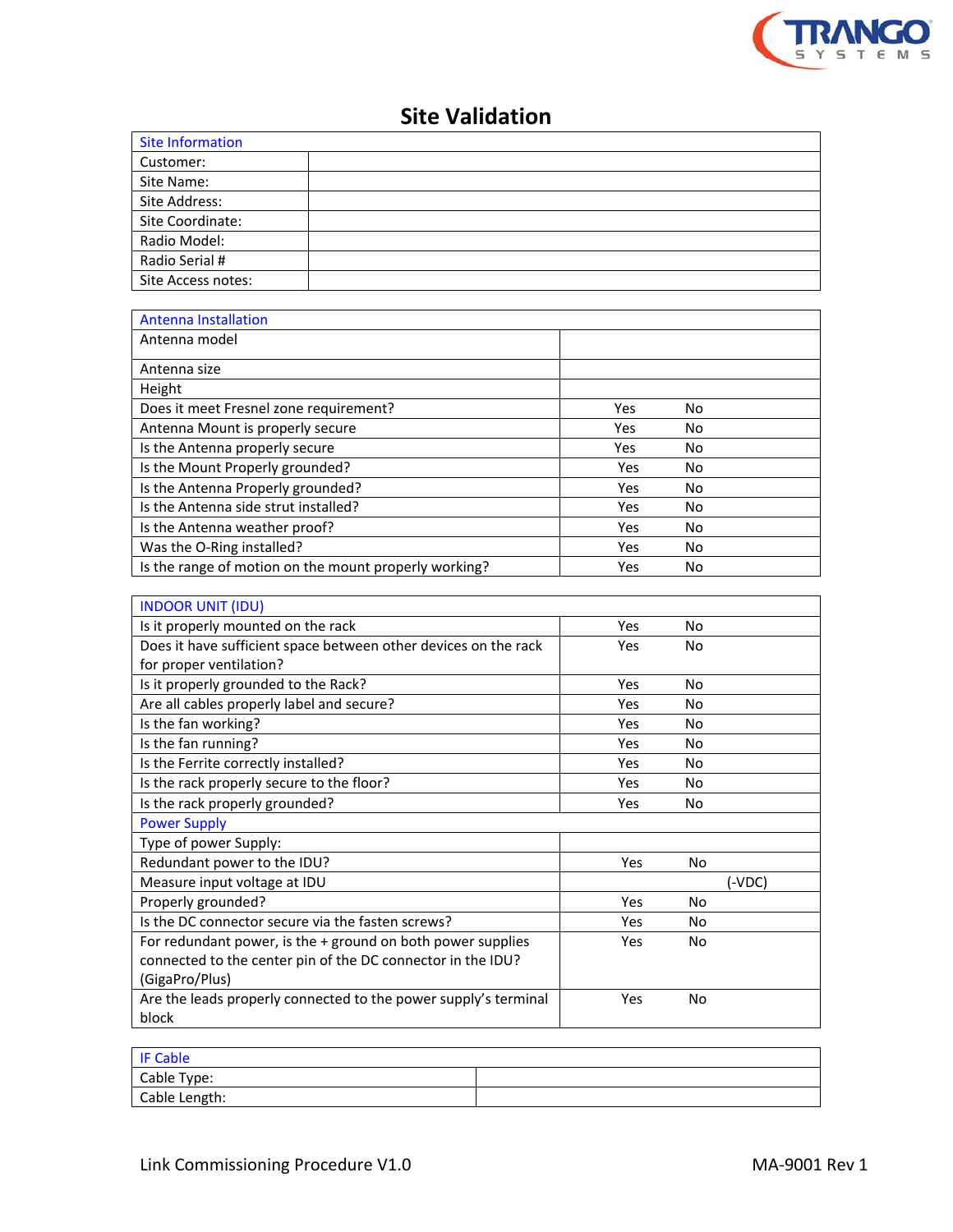

| Yes      | No. |  |
|----------|-----|--|
| Remarks: |     |  |
| Yes      | No. |  |
| Yes      | No. |  |
| Yes      | No. |  |
| Yes      | No. |  |
| Yes      | No. |  |
| Remarks: |     |  |
| Yes      | No. |  |
|          |     |  |
|          |     |  |

| <b>OUT DOOR UNIT (ODU)</b>                       |     |     |  |
|--------------------------------------------------|-----|-----|--|
| Type of ODU (SP/HP/ Apex):                       |     |     |  |
| Are all four latches properly closed?            | Yes | No. |  |
| Is the Waveguide transition properly oriented to | Yes | No. |  |
| the ODU waveguide opening (SP and Apex)          |     |     |  |
| Does the polarization match on both ends?        | Yes | No  |  |
| What is the polarization?                        | Н   | v   |  |
| Is the ODU LED ON (SP/Apex only)?                | Yes | No  |  |
| Is the LED functioning properly?                 | Yes | No  |  |
| Does the ODU look damaged?                       | Yes | No. |  |
| Is the Gore pressure vent cap damaged?           | Yes | No. |  |

| <b>Other Notes:</b> |  |
|---------------------|--|
|                     |  |
|                     |  |
|                     |  |

| Link validation perform by: |                        |
|-----------------------------|------------------------|
| Name:                       | Date:                  |
| Title:                      | <b>Contact Number:</b> |
| Company:                    | Signature:             |

| Link approved by: |                        |
|-------------------|------------------------|
| Name:             | Date:                  |
| Title:            | <b>Contact Number:</b> |
| Company:          | Signature:             |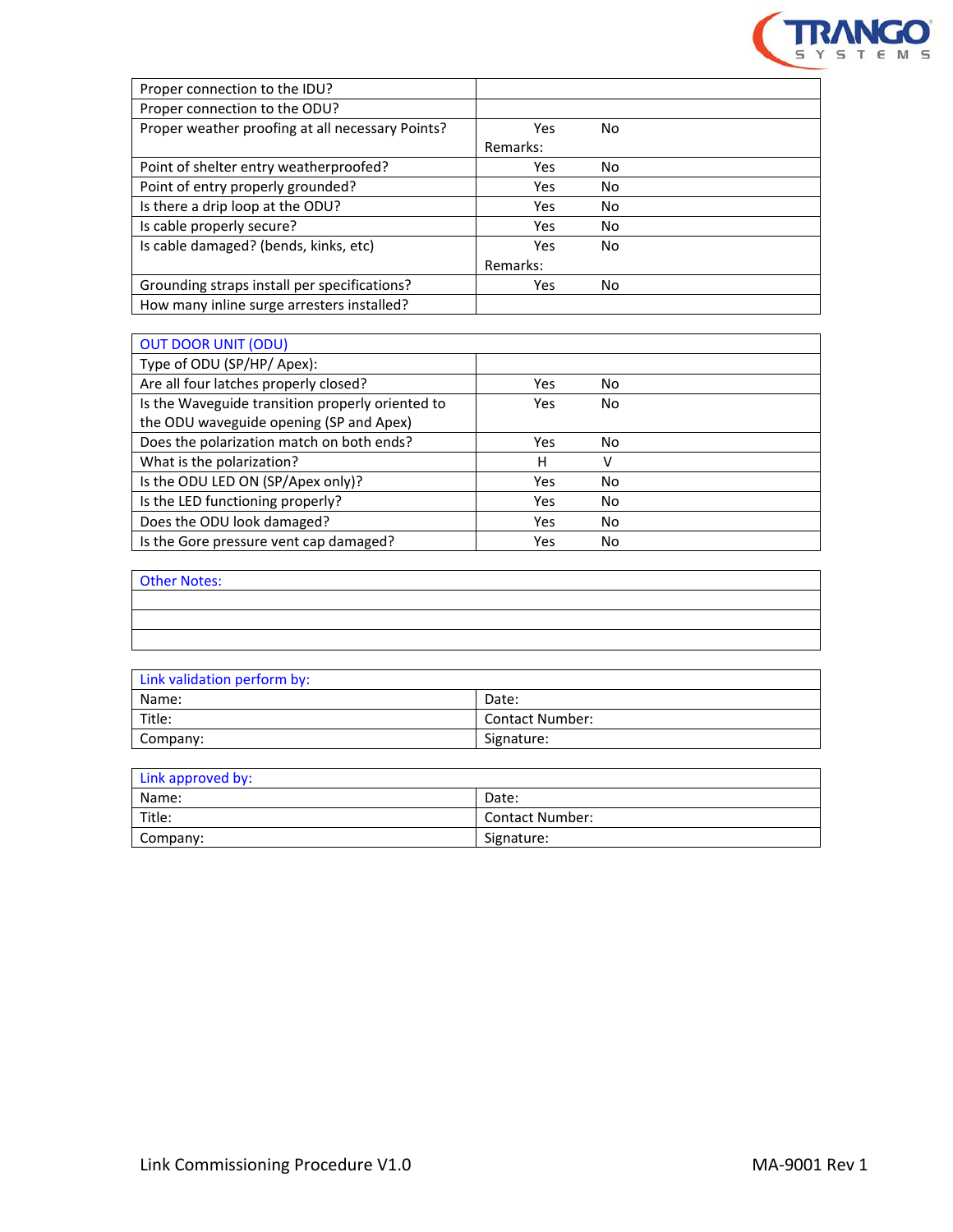

## **Link Commisioning**

#### **Step 1: Collect Product Setup Information for each link**:

NOTES:

- A. Link is broken down into side A and side B, the geographical endpoints of the link..
- B. For TrangoLINK GigaPro™ Dual Modem, ODU A1 and A2 are attached to IDU "A" on Side "A" of the link and ODU B1 and ODU B2 are attached to IDU "B" on side "B" of the link. Use a second sheet for 4+0 configurations.
- C. For GigaPro single modem, Giga or GigaPlus models, do not populate ODU A2 and B2 information fields.
- D. For Apex only use ODU A1 and ODU A2 and do not populate IDU and IF cable information fields.
- 1) Equipment:

| $\circ$ |                                                                            |  |                                                                          |
|---------|----------------------------------------------------------------------------|--|--------------------------------------------------------------------------|
| $\circ$ |                                                                            |  |                                                                          |
|         | <b>Contract</b>                                                            |  | ODU A1 Model ________________ SN_________________ Firmware_____________  |
|         | ٠                                                                          |  | ODU A2 Model _________________ SN_________________ Firmware_____________ |
|         | ODU Combiner Model______________SN_____________<br>٠.                      |  |                                                                          |
| $\circ$ |                                                                            |  |                                                                          |
| $\circ$ |                                                                            |  |                                                                          |
|         |                                                                            |  |                                                                          |
|         |                                                                            |  |                                                                          |
|         | $\blacksquare$                                                             |  |                                                                          |
| $\circ$ | Power supplies model IDU "A"____________________ IDU "B"__________________ |  |                                                                          |
| $\circ$ | IF Cable Type IDU A to ODUA 1 ___________ IF Cable length _________ ft     |  |                                                                          |
|         | ■ Cable Loss(dB): 140 MHz 350 MHz 915 MHz                                  |  |                                                                          |
|         | o IF Cable Type IDU A to ODUA2 __________ IF Cable length ________ ft      |  |                                                                          |
|         | ■ Cable Loss(dB): 140 MHz 350 MHz 915 MHz                                  |  |                                                                          |
|         | o IF Cable Type IDU B to ODU B1 __________ IF Cable length ________ ft     |  |                                                                          |
|         | ■ Cable Loss(dB): 140 MHz 350 MHz 915 MHz                                  |  |                                                                          |
|         | o IF Cable Type IDU B to ODUB2 IF Cable length ft                          |  |                                                                          |
|         | " Cable Loss(dB): 140 MHz_____ 350 MHz______ 915 MHz_____                  |  |                                                                          |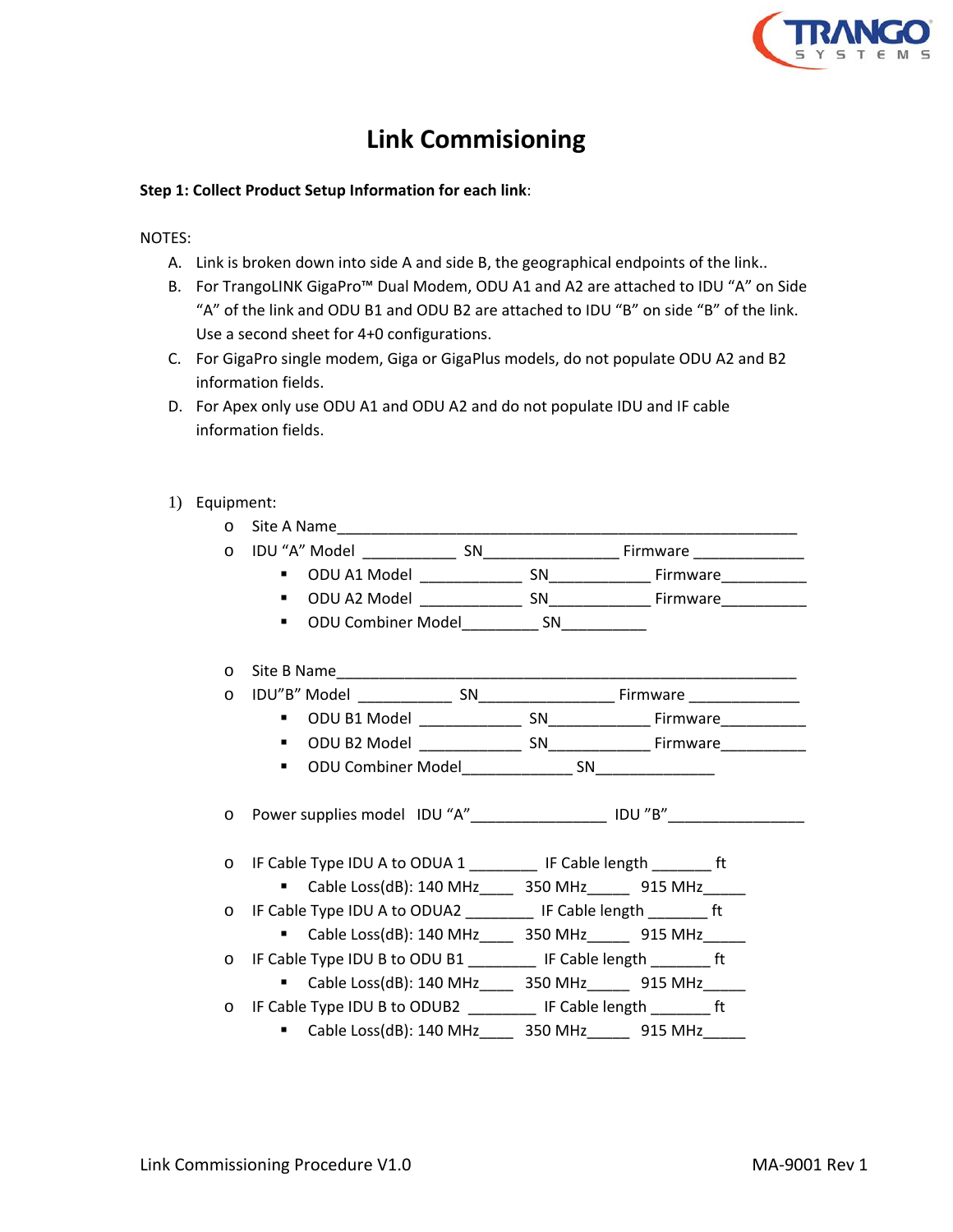

### 2) Record System Configuration

| Sysconfig: 1+0____1+1 HSB___ 1+1 SD____ 1+1 FD___ 2+0____ 2+2 _____ 4+0 _____                                            |                                                                        |       |                                                                                                                                                                                                                                                                                                                                                                                                                                                                            |            |
|--------------------------------------------------------------------------------------------------------------------------|------------------------------------------------------------------------|-------|----------------------------------------------------------------------------------------------------------------------------------------------------------------------------------------------------------------------------------------------------------------------------------------------------------------------------------------------------------------------------------------------------------------------------------------------------------------------------|------------|
| Link Distance:                                                                                                           | IDU"A"                                                                 | miles | IDU"B"                                                                                                                                                                                                                                                                                                                                                                                                                                                                     |            |
| <u>TX:</u><br>ODU 1 TX Freq<br><b>ODU1 TX Power</b><br>ODU1 Speed/Mod<br>ODU1 ACM ON?<br>ODU1 ATPC ON?<br><u>RX:</u>     | GHz<br>$\overline{\phantom{a}}$ dBm<br>$\mathcal{L} = \{1,2,3,4,5\}$ . |       | $\frac{1}{\sqrt{1-\frac{1}{2}}\sqrt{1-\frac{1}{2}}\sqrt{1-\frac{1}{2}}\sqrt{1-\frac{1}{2}}\sqrt{1-\frac{1}{2}}\sqrt{1-\frac{1}{2}}\sqrt{1-\frac{1}{2}}\sqrt{1-\frac{1}{2}}\sqrt{1-\frac{1}{2}}\sqrt{1-\frac{1}{2}}\sqrt{1-\frac{1}{2}}\sqrt{1-\frac{1}{2}}\sqrt{1-\frac{1}{2}}\sqrt{1-\frac{1}{2}}\sqrt{1-\frac{1}{2}}\sqrt{1-\frac{1}{2}}\sqrt{1-\frac{1}{2}}\sqrt{1-\frac{1}{2}}\sqrt{1-\frac{1}{2}}\sqrt{1-\frac$<br><u> 2002 - 20</u>                                  | dBm        |
| ODU 1 Expected RSSI:<br><b>ODU 1 Current RSSI:</b><br><b>ODU1 Current MSE:</b><br><b>ODU1 Lock Status:</b>               | $\frac{1}{2}$ dBm<br>dBm                                               |       | $\frac{1}{2} \left( \frac{1}{2} \right) \left( \frac{1}{2} \right) \left( \frac{1}{2} \right) \left( \frac{1}{2} \right) \left( \frac{1}{2} \right) \left( \frac{1}{2} \right) \left( \frac{1}{2} \right) \left( \frac{1}{2} \right) \left( \frac{1}{2} \right) \left( \frac{1}{2} \right) \left( \frac{1}{2} \right) \left( \frac{1}{2} \right) \left( \frac{1}{2} \right) \left( \frac{1}{2} \right) \left( \frac{1}{2} \right) \left( \frac{1}{2} \right) \left( \frac$ | dBm<br>dBm |
|                                                                                                                          | IDU"A"                                                                 |       | IDU"B"                                                                                                                                                                                                                                                                                                                                                                                                                                                                     |            |
| <u>TX</u><br>ODU2 TX Freq<br><b>ODU2 TX Power</b><br>ODU1 Speed/Mod<br>ODU1 ACM ON?<br>ODU1 ATPC ON?<br>$\underline{RX}$ | GHz<br>$\overline{\phantom{a}}$ dBm                                    |       |                                                                                                                                                                                                                                                                                                                                                                                                                                                                            | GHz<br>dBm |
| ODU 1 Expected RSSI: dBm<br><b>ODU 1 Current RSSI:</b><br><b>ODU1 Current MSE:</b><br><b>ODU1 Lock Status:</b>           | $\frac{1}{2}$ dBm                                                      |       | <u>and the state</u><br>$\frac{1}{2}$ dBm                                                                                                                                                                                                                                                                                                                                                                                                                                  | dBm        |
| <b>EMC</b><br>Grounding Every 75 ft on IF cables?                                                                        |                                                                        |       |                                                                                                                                                                                                                                                                                                                                                                                                                                                                            |            |
| Ferrites on -48 VDC input to IDUs?                                                                                       |                                                                        |       |                                                                                                                                                                                                                                                                                                                                                                                                                                                                            |            |

\_\_\_\_\_\_\_\_ \_\_\_\_\_\_\_\_